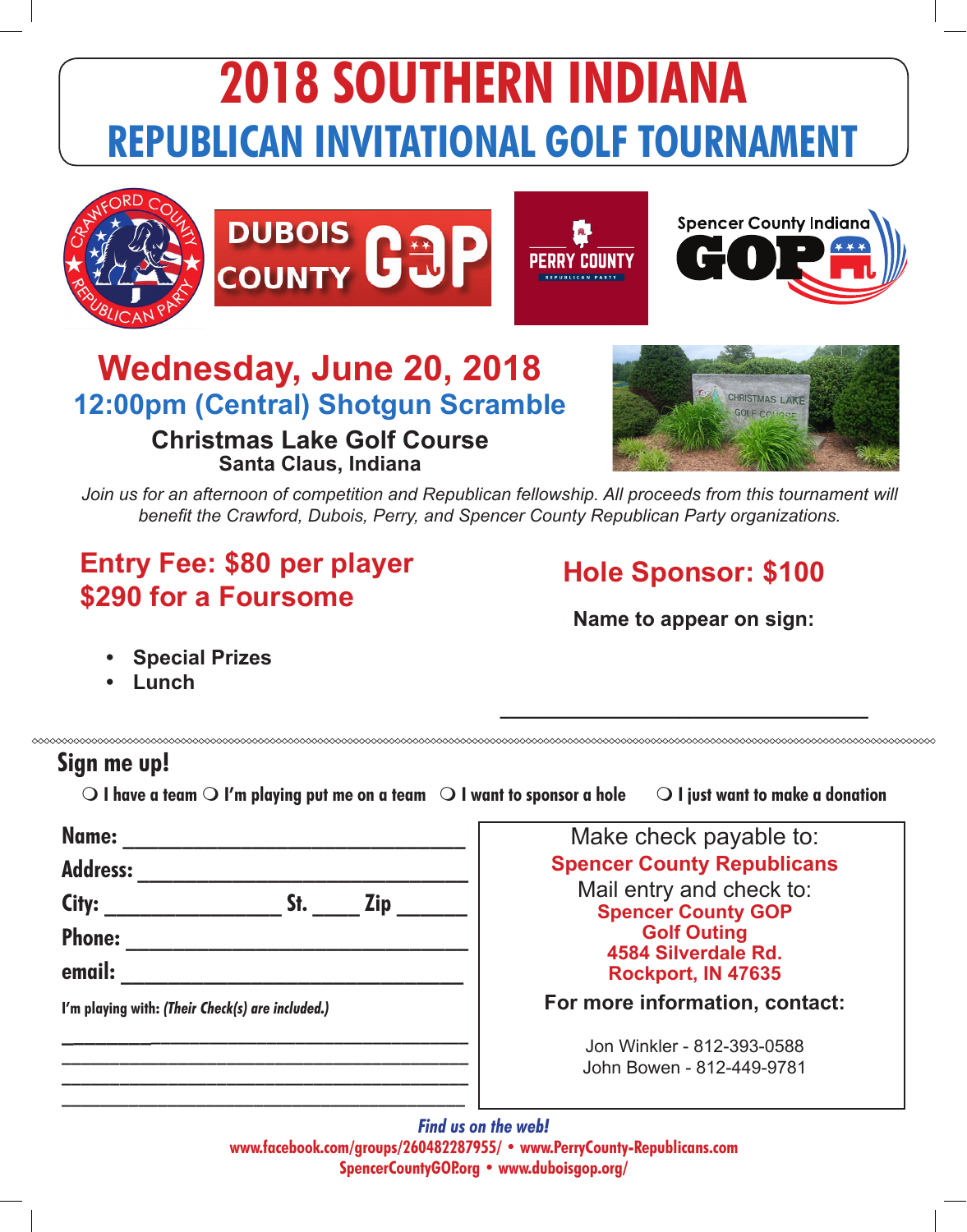







## **Wednesday, June 20, 2018 12:00pm (Central) Shotgun Scramble Christmas Lake Golf Course Santa Claus, Indiana**



Join us for an afternoon of competition and Republican fellowship. All proceeds from this tournament will *benefit the Crawford, Dubois, Perry, and Spencer County Republican Party organizations.*

## **Entry Fee: \$80 per player \$290 for a Foursome**

### **Hole Sponsor: \$100**

**Name to appear on sign:**

**\_\_\_\_\_\_\_\_\_\_\_\_\_\_\_\_\_\_\_\_\_\_\_\_\_\_\_\_\_\_\_\_**

- **• Special Prizes**
- **• Lunch**

#### **Sign me up!**

 $\circ$  I have a team  $\circ$  I'm playing put me on a team  $\circ$  I want to sponsor a hole  $\circ$   $\circ$  I just want to make a donation

| Name:                                            | Make check payable to:                                                     |  |
|--------------------------------------------------|----------------------------------------------------------------------------|--|
| <b>Address:</b>                                  | <b>Dubois County Republicans</b>                                           |  |
| City:<br><b>Zip</b><br>St.                       | Mail entry and check to:                                                   |  |
| <b>Phone:</b>                                    | <b>Mark Messmer</b>                                                        |  |
| email:                                           | 795 E Scherle Ln<br><b>Jasper, IN 47546</b>                                |  |
| I'm playing with: (Their Check(s) are included.) | For more information, contact:<br>Mark Messmer - mark.messmer795@gmail.com |  |
|                                                  |                                                                            |  |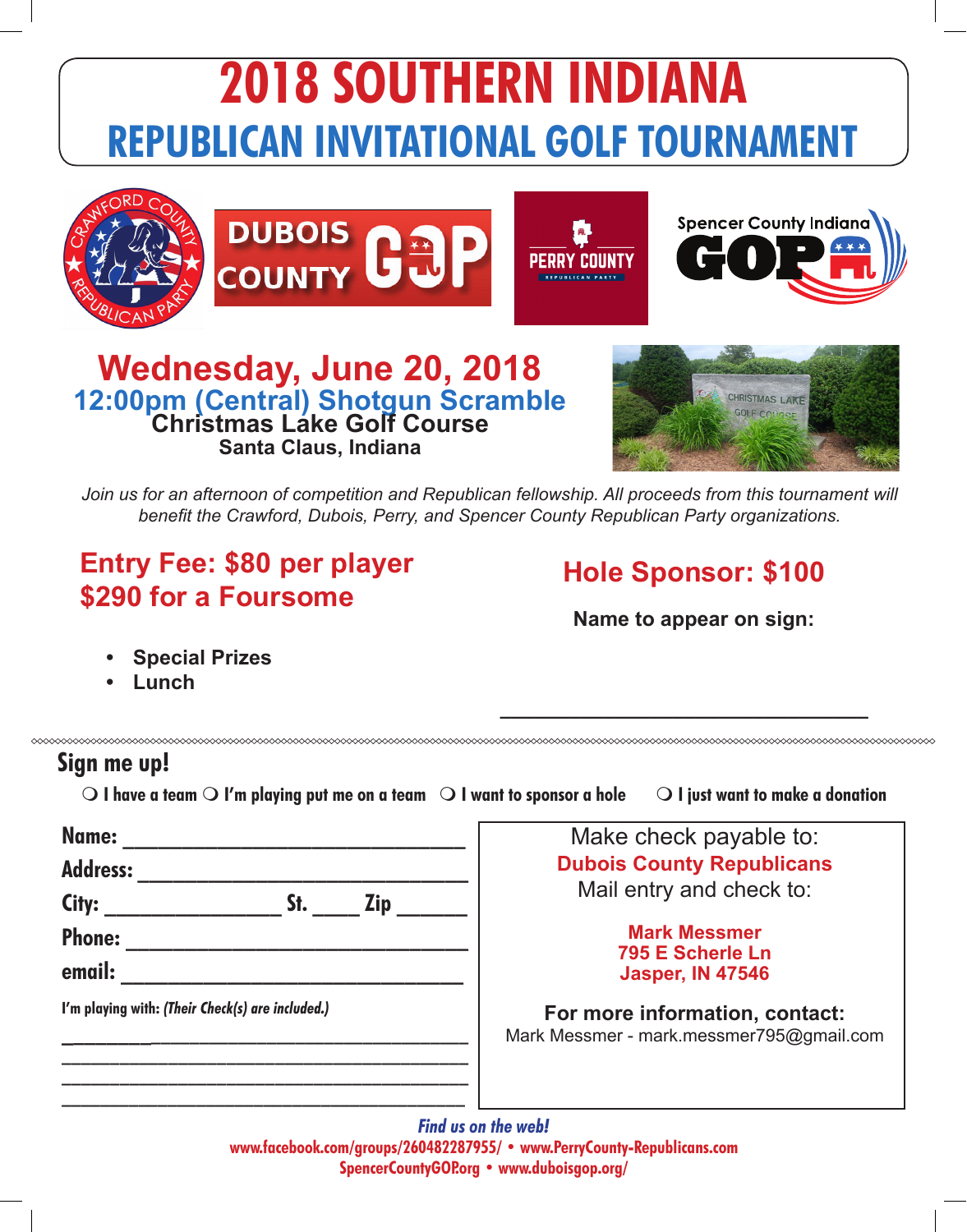







## **Wednesday, June 20, 2018 12:00pm (Central) Shotgun Scramble Christmas Lake Golf Course Santa Claus, Indiana**



Join us for an afternoon of competition and Republican fellowship. All proceeds from this tournament will *benefit the Crawford, Dubois, Perry, and Spencer County Republican Party organizations.*

## **Entry Fee: \$80 per player \$290 for a Foursome**

### **Hole Sponsor: \$100**

**Name to appear on sign:**

**\_\_\_\_\_\_\_\_\_\_\_\_\_\_\_\_\_\_\_\_\_\_\_\_\_\_\_\_\_\_\_\_**

- **• Special Prizes**
- **• Lunch**

#### **Sign me up!**

 $\circ$  I have a team  $\circ$  I'm playing put me on a team  $\circ$  I want to sponsor a hole  $\circ$   $\circ$  I just want to make a donation

| <b>Address:</b>                                  |     |            |
|--------------------------------------------------|-----|------------|
| City:                                            | St. | <b>Zip</b> |
| <b>Phone:</b>                                    |     |            |
| email:                                           |     |            |
| I'm playing with: (Their Check(s) are included.) |     |            |
|                                                  |     |            |
|                                                  |     |            |

**\_\_\_\_\_\_\_\_\_\_\_\_\_\_\_\_\_\_\_\_\_\_\_\_\_\_\_\_\_\_\_\_\_\_\_\_\_\_\_\_\_\_**

Make check payable to: **Perry County Republicans** Mail entry and check to:

Tom McCart 3895 WINDSOR ROAD TELL CITY,IN 47586

**For more information, contact: Tom McCart** 812-457-7709